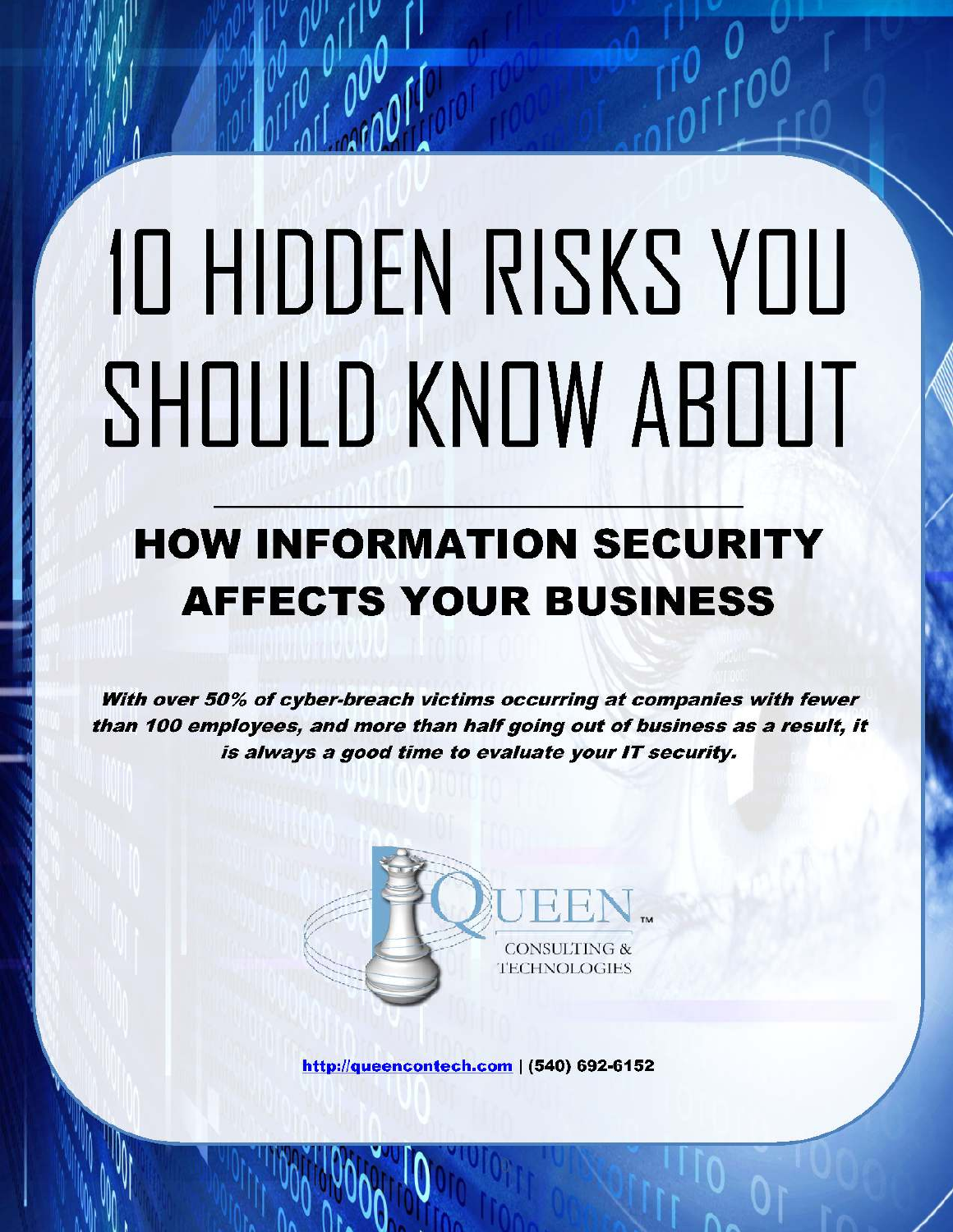# 10 Hidden IT Risks That Might Threaten Your Business (Plus 1 Fast Way to Find Them)

## Your business depends on intelligence. But can you count on your technology?

You may not be in the intelligence technology business, but it's probably impossible to imagine your business without IT. Today, computing technology plays a vital role in the way you serve, work with, and communicate to your clients. Thanks to advances that have made technology more powerful yet less expensive, even the smallest practice can enjoy capabilities in everything from marketing and sales to delivery and fulfillment – that were once the sole domain of large enterprises.

But today's big IT advantages come with major risks. Your networks and systems serve as your silent partner in operations. Should they fail – and when they do, it's usually without warning – you're exposed not just to an IT problem, but to a potentially large business problem.

This brief paper exposes 10 silent threats that might be quietly undermining your operations now - and proposes one quick, easy and FREE way to bring these threats under control, fast.

#### Risk #10: Wrong keys in wrong hands

It's just common sense: you restrict crucial information, such as bank accounts and inventory access, to carefully designated employees. Yet many businesses have lost control Have you assigned appropriate access levels and authority to restrict data and applications to the right people?

IT Services Briefing Report brought to you by

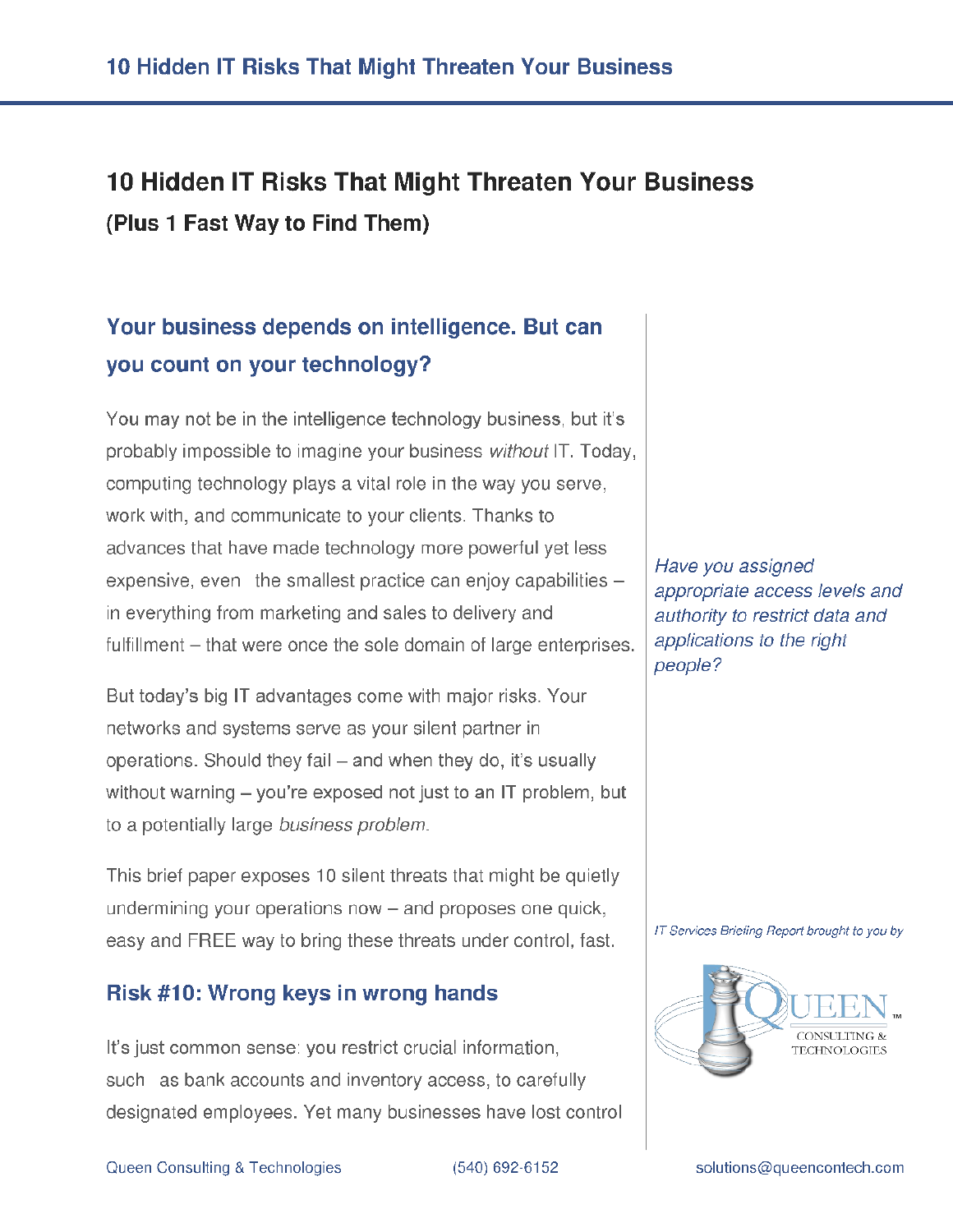of their network's user level access privileges, exposing vital company and client data to people without authorization. One of the first steps toward security is to be sure the right people have the right level of access to appropriate applications and data.

#### **Risk #9: Bring your own headache**

On the one hand, new devices such as smart phones and tablets can increase employee productivity – and when employees use their own devices, save the company money. But this new "bring your own device" (BYOD) environment brings new headaches, too. These devices are easily lost and stolen. When they are, any information available to the device – including confidential practice and client data – may be vulnerable to illicit access. Yet fewer than 50% of businesses report the ability to use data encryption and/or remote data wiping to protect their assets. Take stock of your data inventory: you need to share permissions reports that reveal which devices and users have access to which files and applications.

#### **Risk #8: Who's knocking at your backdoor?**

Your business isn't limited to your own systems. Thanks to access to outside servers and systems, you can leverage potent tools like Gmail and Dropbox to communicate with customers, share files and more. While these cloud services increase your capabilities without busting your IT budget, it's important to remember that every connection that reaches out from your network may open an opportunity for someone else to reach in. Protect your portals: run an external vulnerability scan that reveals every "backdoor" through which an intruder might break into your network.

*Can you create and review permission reports that tell you which devices and personnel have access to which data and applications?*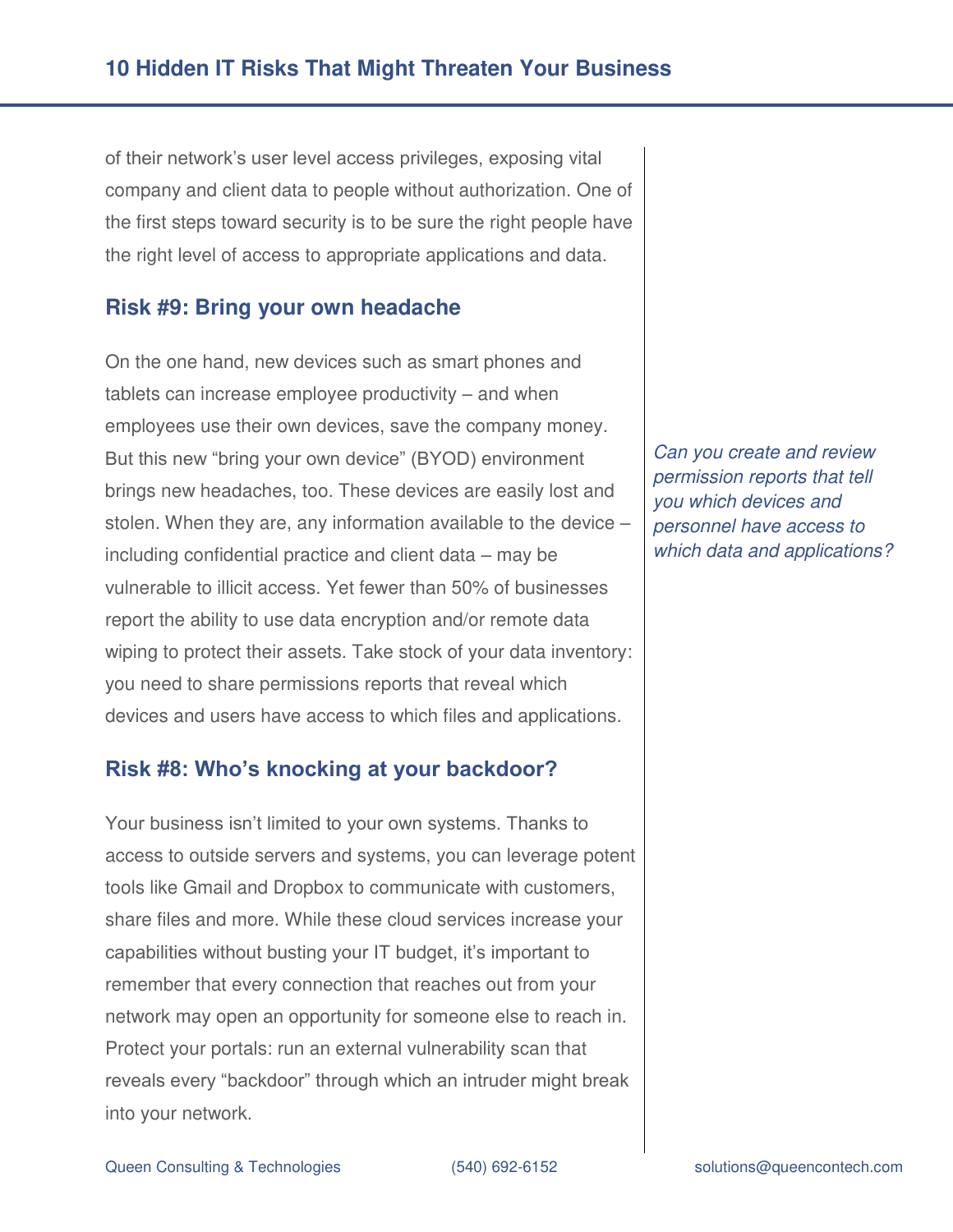#### **Risk #7: Weak passwords**

Your password protections are only as strong as the passwords themselves. Having no passwords – or using obvious passwords such as "12345" – undermines the very protection you seek. Yet employees often fail to establish passwords or, when they do, frequently use ineffective ones. Review your passwords' strength to identify weak spots any unauthorized user could punch through.

#### **Risk #6: Whoa, back up**

If you lost a significant chunk of your data right now, how much business would you lose as well? Too many businesses run without sufficient policies, plans and procedures for backing up critical data essential to their ability to operate. If your business depends on manual procedures that are executed inconsistently, you're exposed to unnecessary losses; it's time to look for automated backup solutions that are always at work – even when employees might be forgetful.

#### **Risk #5: Show me the compliance**

Sensitive data demands special attention. In many businesses, the law obliges you to preserve client confidentiality – and *demonstrate* that you have processes in place to ensure compliance. The best way to prepare for a regulatory audit is to run regular compliance audits of your own that allow you to take corrective actions *before* your operation is called into account.

*Are the connections you use to access online services protected against backdoor invasions by unauthorized intruders?*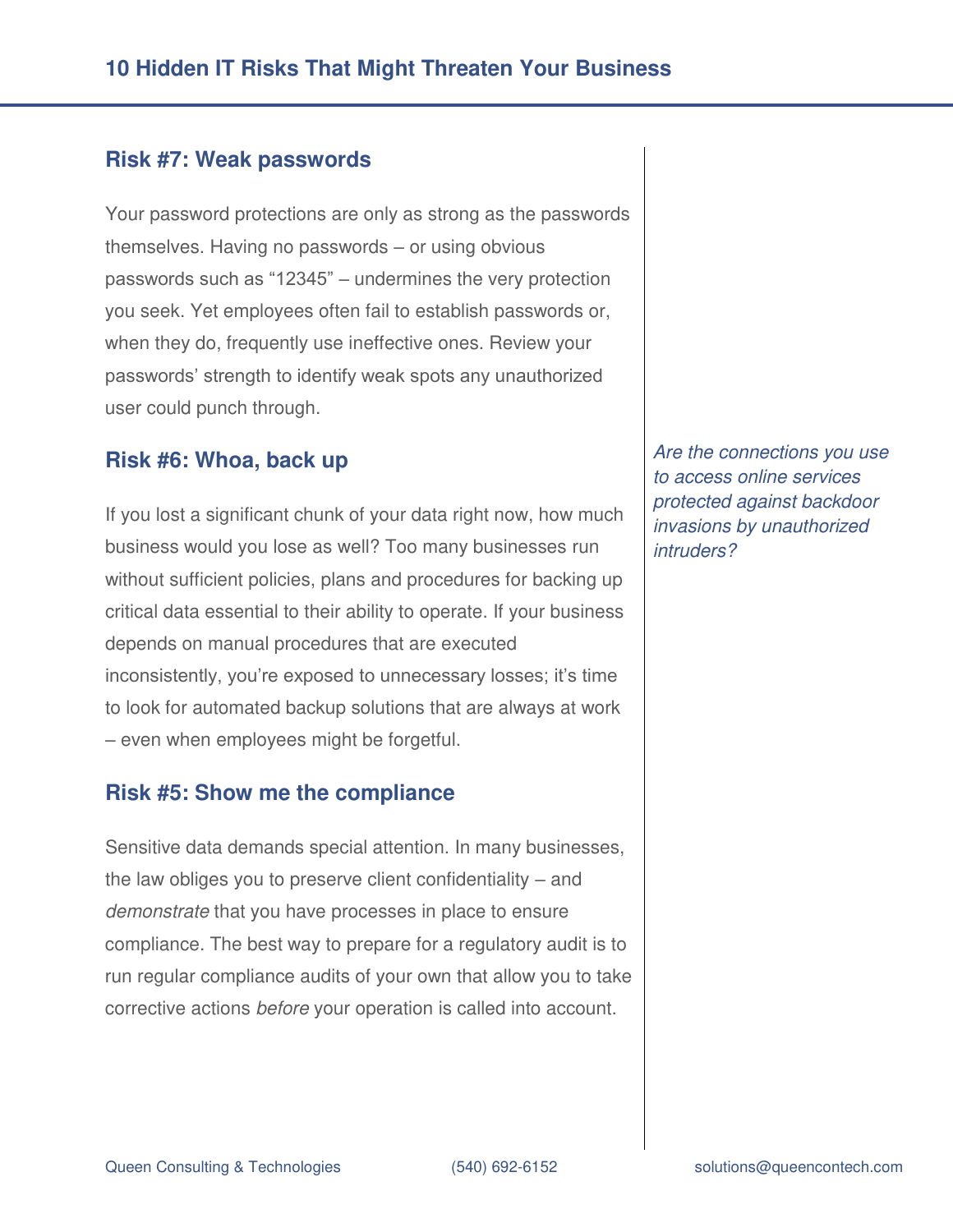#### **Risk #4: Printing (lost) money**

Despite high hopes for the "paperless" office, the reality is that businesses spend lots of money printing, faxing, copying and scanning paper documents. Consider the math: paper plus toner plus maintenance plus employee time, etc. It's possible to bring these printing costs under control, but the first step is to discover who prints what, how often, and why. By monitoring your multi-function printers, you can limit access to authorized users, discourage unnecessary or wasteful usage, and encourage less-expensive options – such as scan to email or scan to file directories – that save time and money.

#### **Risk #3: "Ghosts" in the machines**

There may be "ghosts" haunting your networks – inactive users or inactive computers that remain part of your system, even if they are no longer contributing to your productivity. While the threat may not be immediately obvious, defunct computers represent an expense you don't need to carry. Worse, inactive users may reflect open accounts (perhaps of people who are no longer employed by your business) that could present security holes for unauthorized access. Run audits that show you what's active or not, then clean house – and close security loopholes – by burying the "dead" devices and accounts.

### **Risk #2: When IT can't keep up, your business goes down**

Smart businesses and wise managers protect their critical networks with redundancy: backup servers and routers that are designed to kick in should the main system go down. But the

*Are your data and applications password protected, and are your employees using sufficiently strong passwords to ensure security?*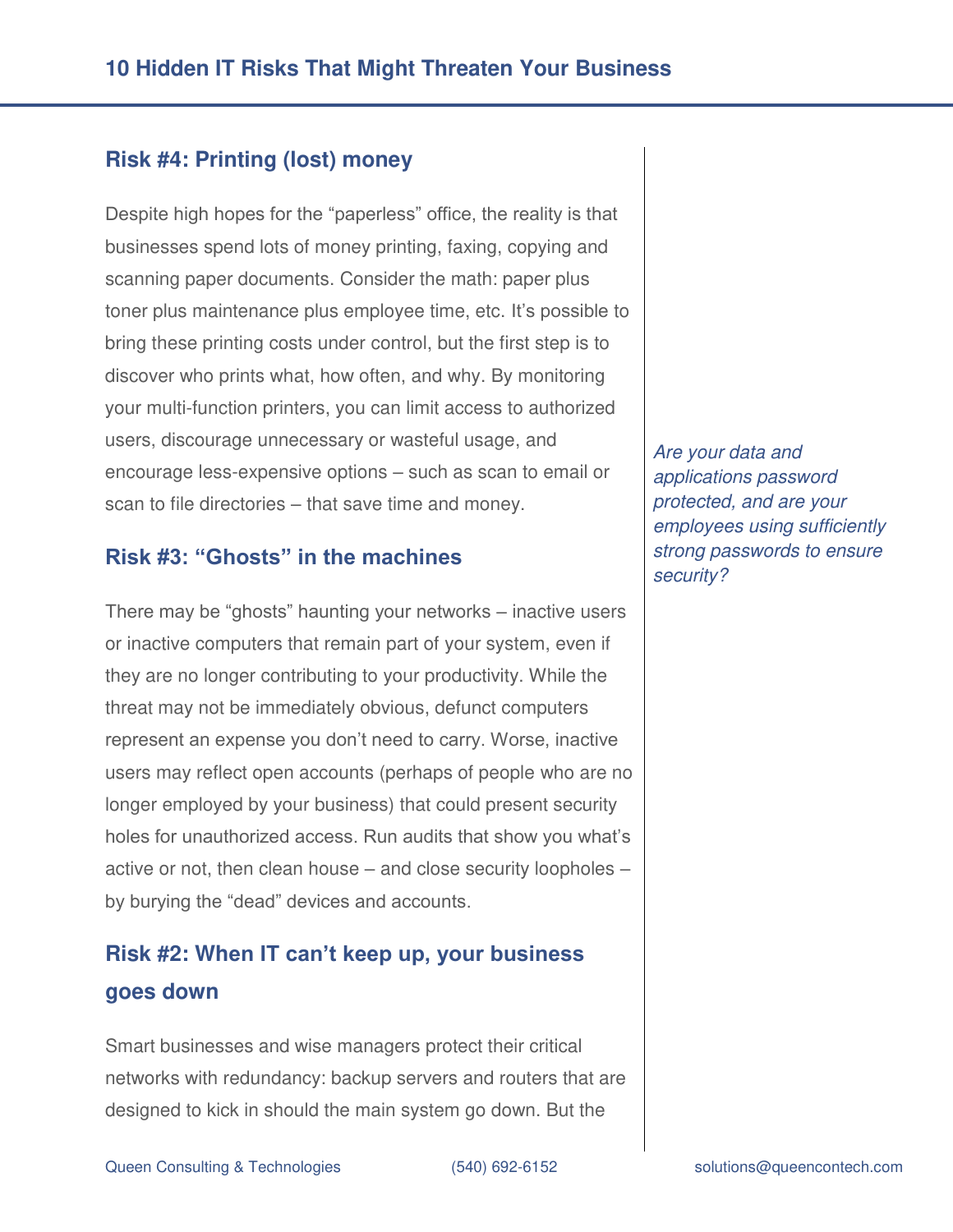contingency plan is only as good as the processes and practices behind them; should these be inoperative, your business will not maintain continuity in an emergency. To safeguard your business, analyze your network *before* disaster strikes to be sure that your contingency technologies – such as your backup designated router or alternate domain control – are online and ready for action.

#### **Risk #1: Hiding in the dark**

You want to run your businesses, not an IT department. While IT may not be top of mind, it should never be out of sight. Lack of vision into the true status of your technology, and the quality of your defenses against attack or failure, may leave your business vulnerable to disruption, legal consequences and loss of revenue. By implementing regular monitoring and review procedures, however, you can anticipate challenges before they become problems, and take adequate measures to ensure the smooth conduct of your firm.

#### **Consider the Massachusetts model**

Effective March 1, 2010, Massachusetts law M.G.L. c. 93h imposed the most comprehensive confidentiality requirements yet for the safeguarding of "personal information" such as Social Security numbers, driver's license numbers and other means of individual identification. Among the requirements are these:

Encryption of all transmitted records and files containing personal information that will travel across public networks, and encryption of all data containing personal information to be transmitted wirelessly; and encryption of all personal information

*Do you use automated backup programs for data protection, rather than random and irregular manual backups?*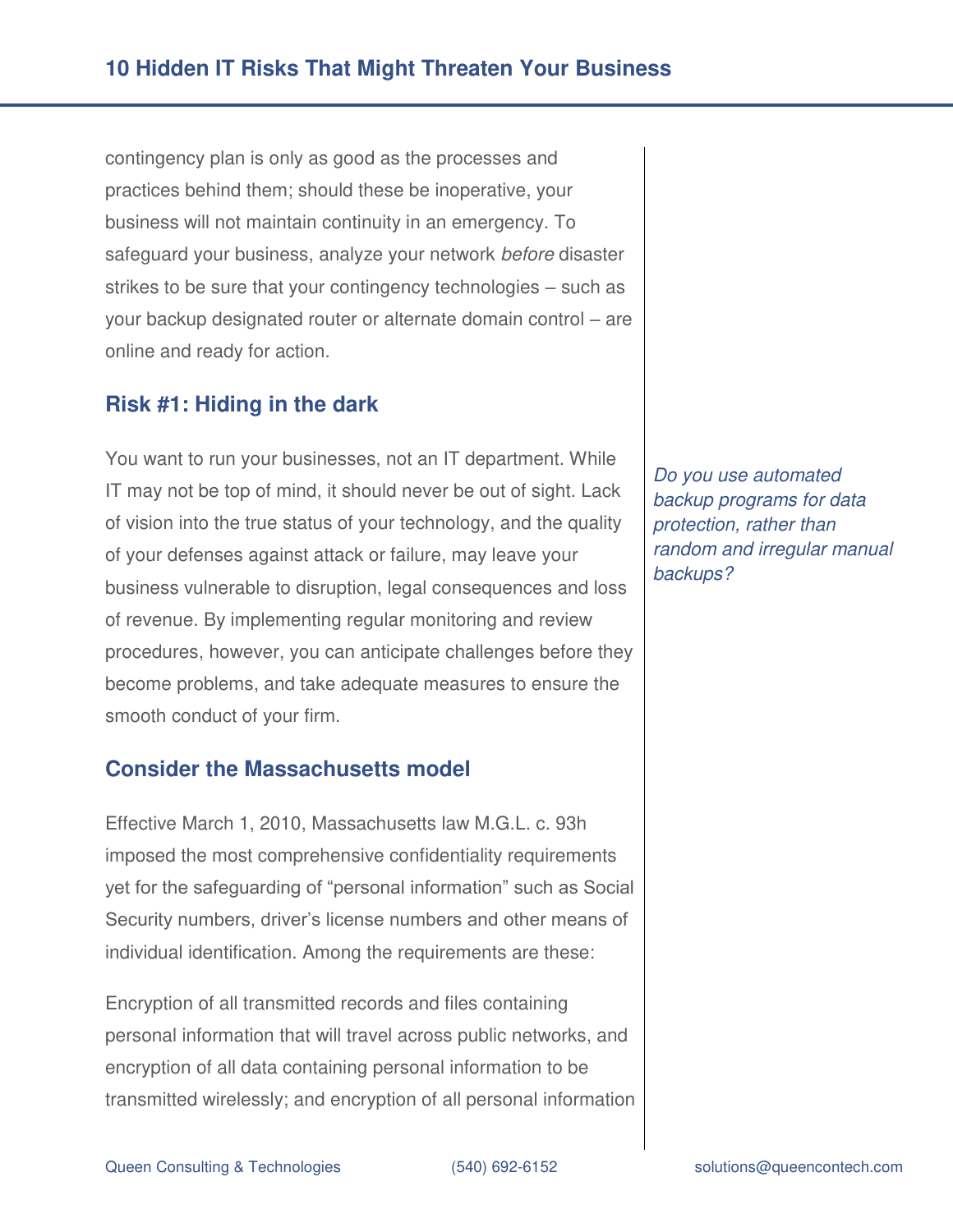stored on laptops or other portable devices.

To ensure compliance, law firms should consider implementing practices that can:

- Enforce strong password policies on all computing devices
- Automate backup and restore functions for all systems
- Restrict data, devices and applications to authorized individuals
- Deploy remote lock and wipe capabilities for all lost and/or stolen devices

#### **Are you sure your IT is a sure thing?**

We all depend on IT. Given the stakes, it's important our confidence is well placed. Are you sure the technology you rely upon is adequately protected? In our experience, **nine out of ten companies have undetected vulnerabilities** that could lead to data disaster.

Take a moment to complete this quick self-analysis. If you cannot answer yes to every question, request our FREE network assessment to give yourself – and your business – the confidence you deserve.

- Have you assigned appropriate **access levels and authority** to restrict data and applications to the right people?
- Can you create and review **permission reports** that tell you which devices and personnel have access to which

*If the regulators arrived at your door, are you confident you comply with legal and regulatory mandates for your data?*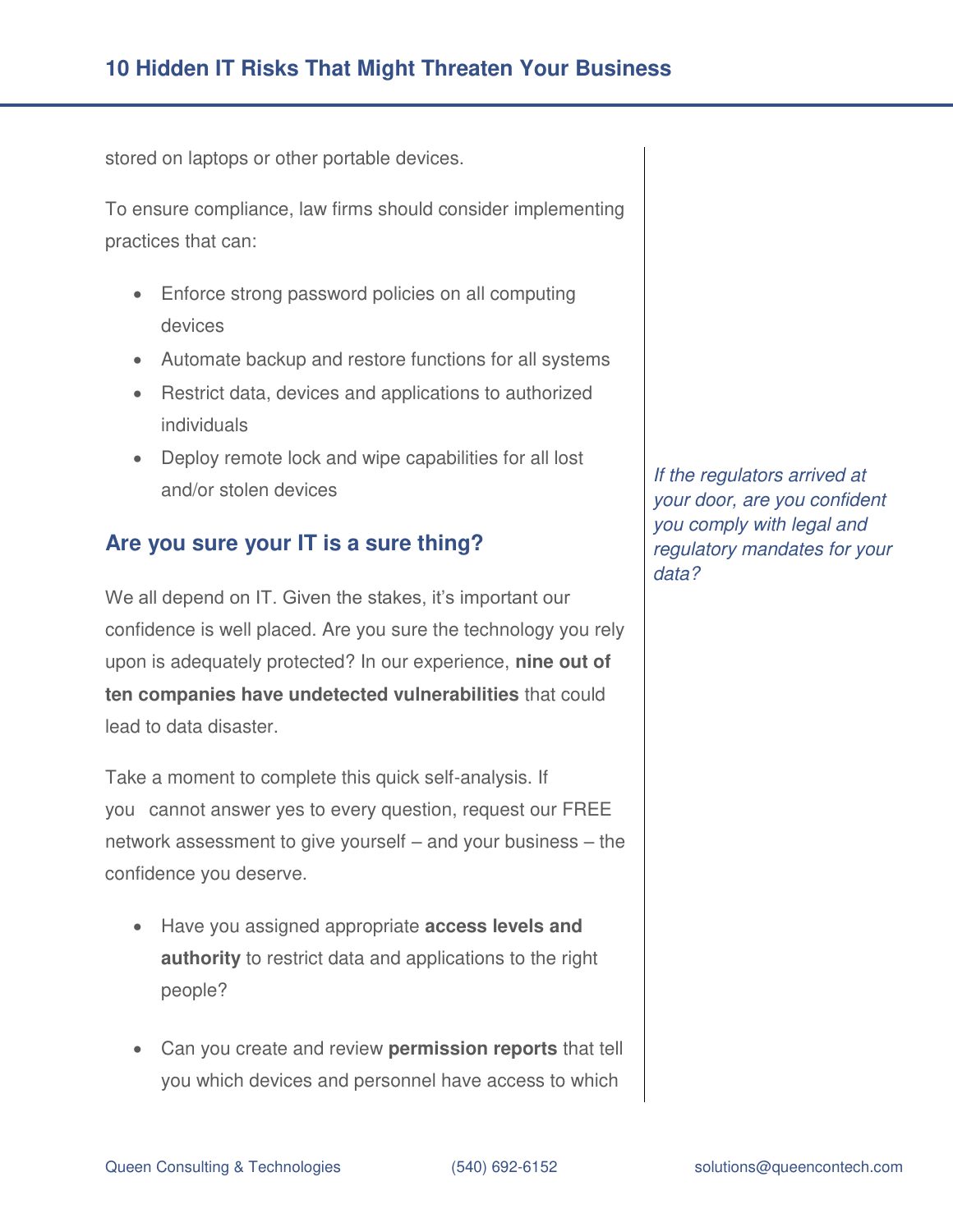#### **10 Hidden IT Risks That Might Threaten Your Business**

data and applications?

- Are the connections you use to access online services protected against **backdoor invasions** by unauthorized intruders?
- Are your data and applications password protected, and are your employees **using sufficiently strong passwords** to ensure security?
- Do you use automated backup programs for data protection, rather than random and irregular manual backups?
- If the regulators arrived at your door, are you confident you **comply with legal and regulatory mandates** for your data?
- Can you monitor and **control printing, faxing, scanning and copying** to lower costs?
- Is your system cleared of **ghosts users and computers**  that waste resources and expose your network to unauthorized access?
- Can you verify that your **data recovery and network restoration** plans are operative and ready to work in an emergency?
- Do you have **timely and actionable visibility** into your IT status, so that you can intercept problems before they interrupt your business?